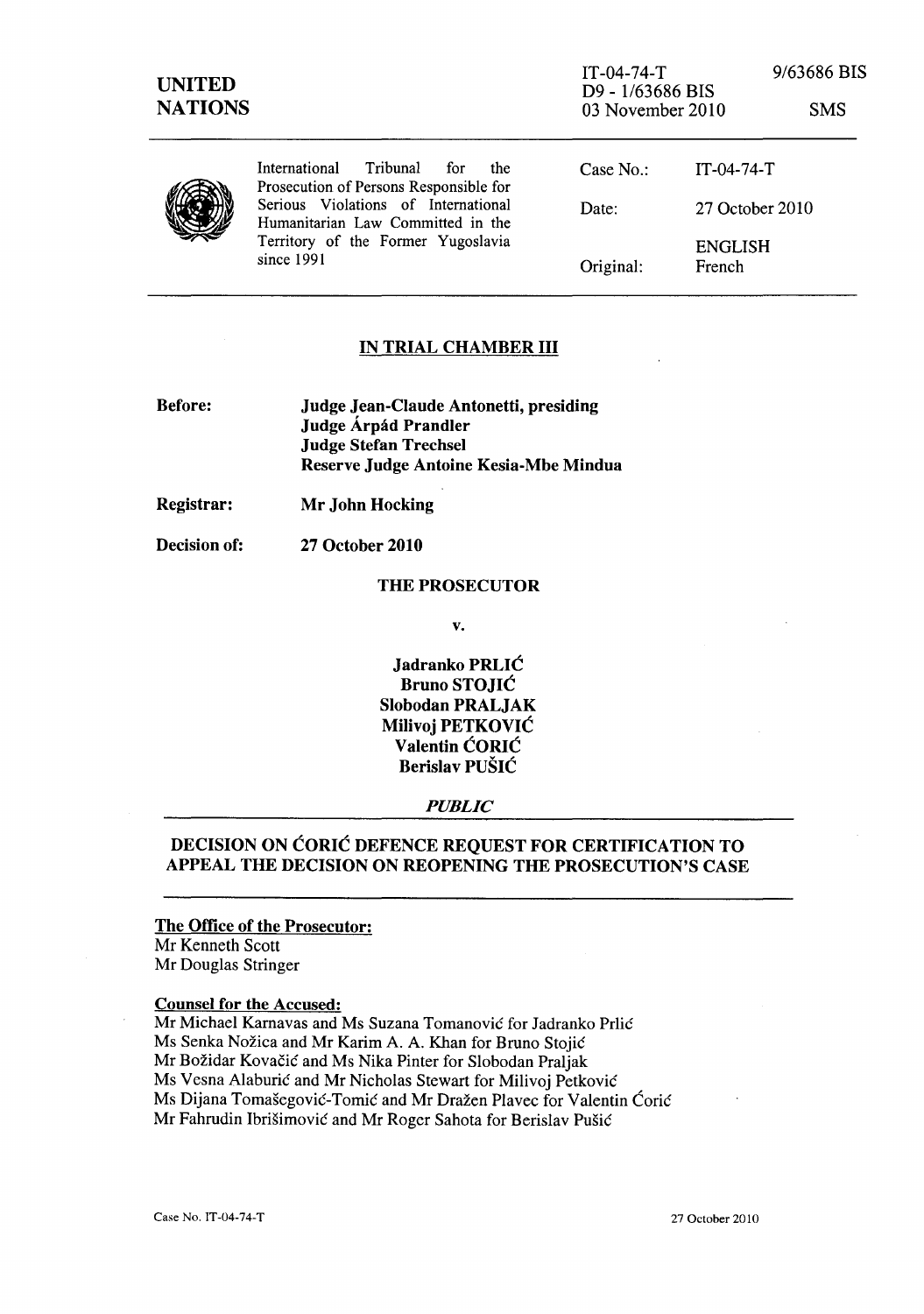**TRIAL CHAMBER III** ("Chamber") of the International Tribunal for the Prosecution of Persons Responsible for Serious Violations of International Humanitarian Law Committed in the Territory of the Former Yugoslavia since 1991 ("Tribunal"),

**SEIZED** of "Valentin Coric's Request for Certification for Appeal Regarding the 'Decision on the Prosecution's Motion to Re-open its Case"', filed publicly by Counsel for the Accused Valentin Corie ("Corie Defence"; "Accused Corie") on 20 October 2010, in which the Corie Defence requests that the Chamber certify the appeal it intends to lodge regarding the "Decision on the Prosecution's Motion to Reopen its Case", rendered publicly by the Chamber on 6 October 2010 ("Decision of 6 October 2010"; "Request"),

**NOTING** the Decision of 6 October 2010 by way of which the Chamber notably partially granted the request for the admission of evidence in connection with reopening the Prosecution's case filed by the Office of the Prosecutor ("Prosecution") and admitted into evidence eight exhibits, $<sup>1</sup>$ </sup>

**NOTING** the "Decision on Request for Extension of Time for Certification to Appeal Two Decisions Rendered by the Chamber on 6 October 2010", rendered publicly by the Chamber on 12 October 2010, and by way of which the Chamber notably authorised the parties to file a request for certification to appeal the Decision of 6 October 2010 by Wednesday, 20 October 2010, at the latest ("Decision of 12 October  $2010"$ <sup>2</sup>

**CONSIDERING** that in support of its Request, the Corie Defence submits firstly that the extracts from the Mladie Notebooks admitted into evidence by way of the Decision of 6 October 2010, just as, consequently, the other evidence admitted by this decision, do not concern the Accused Corie; that as a consequence the effect this decision has on the length of the proceedings violates the Accused Corie's right to a fair and expeditious trial; that in this respect, in its reasoning that led to the Decision of 6 October 2010, the Trial Chamber should have considered the specific situation of the Accused Corie and should have made allowances for the impact the said decision

 $<sup>1</sup>$  Decision of 6 October 2010, p. 28.</sup>

 $2$  Decision of 12 October 2010, p. 4.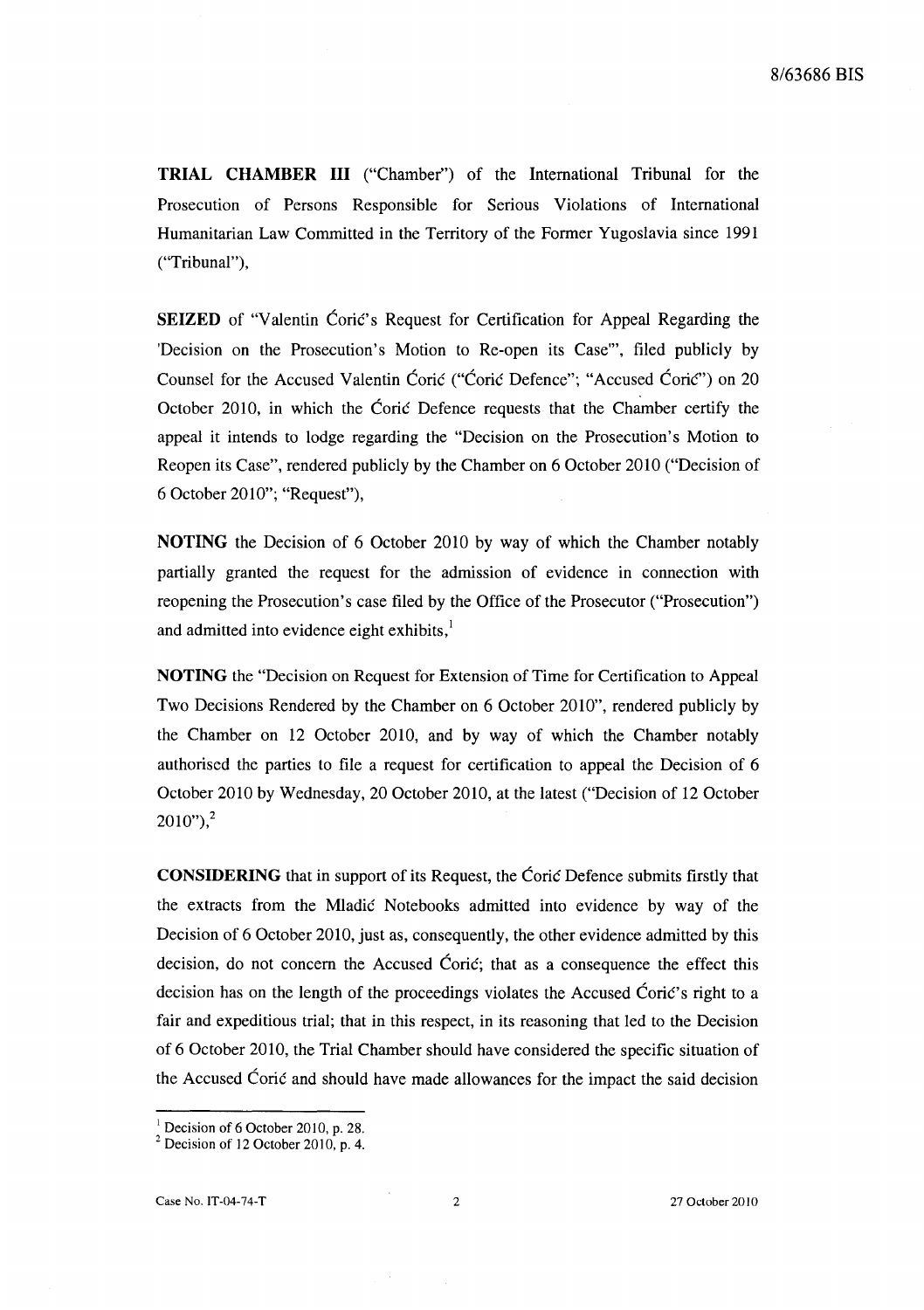would have on the said Accused by taking into account his right to be accorded the same rights as if he were being tried separately in accordance with Rule 82 (A) of the Rules of Procedure and Evidence ("Rules"); that in the absence of such reasoning, the Chamber abused its discretionary power when it concluded that a further delay in the proceedings, as a result of the Decision of 6 October 2010, was compatible with the Accused Coric's right to a fair and expeditious trial, $3$ 

**CONSIDERING,** furthermore, that the Corie Defence notes that the Accused Corie's specific situation was taken even less into account when the Chamber rejected its Request for Joinder in "Bmno Stojie's Response to Prosecution Motion to Admit Evidence in Reopening";<sup>4</sup> that the Chamber's dismissal of its Request for Joinder was inappropriate insofar as it did not constitute a response for the purposes of Rule 126 *bis* of the Rules, but a notice;<sup>5</sup> that the Chamber moreover did not attach proper weight to either the Stojic Response or to the "Dissenting Opinion of the Presiding Judge of the Chamber, Judge Jean-Claude Antonetti, concerning the Decision on the Prosecution's Motion to Re-open its Case" ("Dissenting Opinion of Judge Antonetti"),<sup>6</sup>

**CONSIDERING** that the Coric Defence submits subsequently that it takes issue with the Chamber's interpretation as to the authenticity and probative value of the exhibits admitted into evidence by the Decision of 6 October 2010<sup>7</sup> as well as the Chamber's assessment of the stage of the proceedings and the delay the trial will suffer as a result of the said decision.<sup>8</sup>

**CONSIDERING** in conclusion, that the Corie Defence submits that its Request satisfies the provisions of Rule 73 (B) of the Rules in that it touches upon an extremely important issue relating to the reopening of the Prosecution's case after the Defence case has been presented, involving, according to the Coric Defence, an eightto-twelve-month delay in the proceedings; that the resolution of the issue by the

<sup>3</sup> Request, paras 3-5 and 7.

<sup>&</sup>lt;sup>4</sup> Request, para. 8; "Bruno Stojić's Response to Prosecution Motion to Admit Evidence in Reopening", filed publicly by Counsel for the Accused Stojić on 23 July 2010 ("Stojić Response"); "Joinder of Valentin Coric in 'Bruno Stojic's Response to Prosecution Motion to Admit Evidence in Reopening" filed publicly by the Coric Defence on 26 July 2010 ("Request for Joinder").

<sup>5</sup> Request, para. 8.

Request, para. 6.

Request, para. 6.

 $8$  Request, para. 6.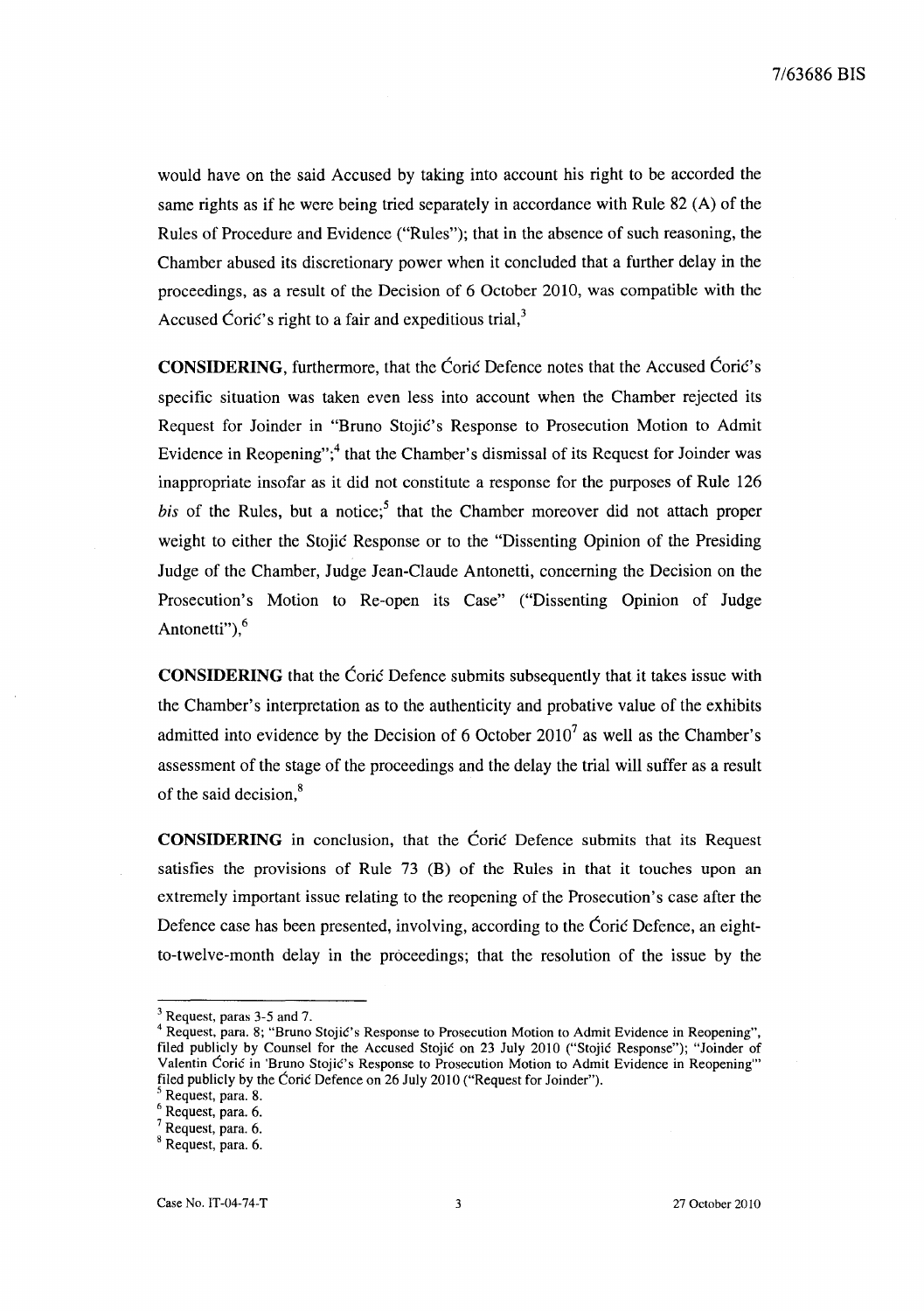Appeals Chamber could enable the proceedings to advance materially and ensure to the Accused Coric a trial that is both fair and expeditious,<sup>9</sup>

**CONSIDERING** that the Chamber finds that it does not need to wait for any possible responses of the other parties before rendering this decision, given the advanced stage of the proceedings and since the request pertains to the specific situation of the Accused Coric with regard to the Decision of 6 October 2010,

**CONSIDERING** that Rule 73 (B) of the Rules sets forth that: "Decisions on all motions are without interlocutory appeal save with certification by the Trial Chamber, which may grant such certification if the decision involves an issue that would significantly affect the fair and expeditious conduct of the proceedings or the outcome of the trial, and for which, in the opinion of the Trial Chamber, an immediate resolution by the Appeals Chamber may materially advance the proceedings". Certification to appeal is consequently a matter for the discretion of the Chamber which must, in any event, ascertain that the two cumulative conditions set out in Rule 73 (B) have been satisfied in this case, $^{10}$ 

**CONSIDERING** that the Chamber notes that in its Request, the Corie Defence seems to start with the premise according to which the Chamber did not take into account the specific situation of the Accused Coric, notably when it dismissed its Request for Joinder and when it did not make sufficient allowance for the arguments set out in the Stojic Response, which the Corie Defence wished to join, and had consequently come to a decision that was incompatible with the right of the said Accused to a fair and expeditious trial, $^{11}$ 

**CONSIDERING** that in this respect the Chamber recalls that, in its Decision of 6 October 2010, it dismissed the Request for Joinder on the ground that it was not timely filed;<sup>12</sup> that even were it to subscribe to the Coric Defence's arguments, *quod* 

<sup>&</sup>lt;sup>9</sup> Request, para. 9.

<sup>&</sup>lt;sup>10</sup> The Prosecutor v. Pavle Strugar, Case No. IT-01-42-T, "Decision on Defence Motion for Certification", public, 17 June 2004, para. 2.

 $\mathrm{^{11}Request}$ , paras 3, 5, 6 and 8.

 $12$  Decision of 6 October 2010, para. 36.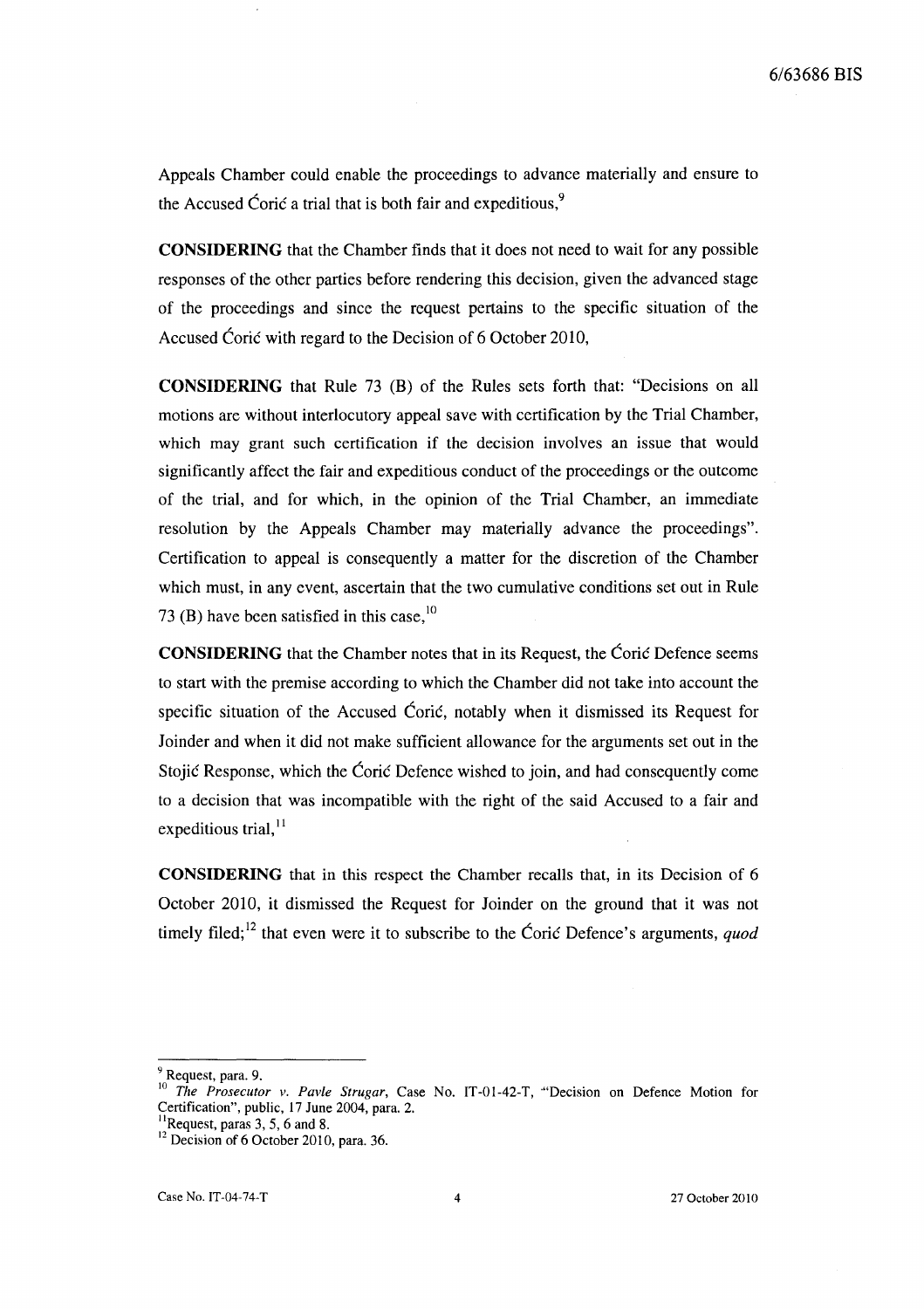*non,* the Chamber recalls that the notices were not brought before the Chamber for consideration,<sup>13</sup>

**CONSIDERING** that the Chamber recalls that in any event, the Chamber did indeed take into consideration the arguments submitted in the Stojie Defence's Response in order to render the Decision of 6 October 2010<sup>14</sup> and that, as a consequence, *de facto*, the admission of the Request for Joinder would not have changed the reasoning or the decision of the Chamber, notably with regard to the criteria for reopening and the discretionary power of the Chamber whether or not to admit new evidence by assessing the impact their admission would have on the right of those Accused to a fair trial. $15$ 

**CONSIDERING** subsequently, that contrary to what was submitted by the Corie Defence in its Request,<sup>16</sup> the Chamber did not find in the Decision of 6 October 2010 that an eight-to-twelve-month delay in the proceedings caused by the admission of new evidence would be compatible with the rights of the Accused Coric, insofar as this delay does not result from the said Decision but from the Dissenting Opinion of Judge Antonetti;<sup>17</sup> that this delay cannot, therefore, be considered as being brought about by the Chamber,  $^{18}$ 

**CONSIDERING** that contrary to the arguments of the Corie Defence, the Chamber has, within the scope of its discretionary powers and in the interest of justice, taken due consideration of the consequences the admission of further evidence against an accused might have on the fairness of the trial against his co-accused<sup>19</sup> and must limit

<sup>&</sup>lt;sup>13</sup> See in this regard, the oral decision on the notices filed by the parties, Hearing of 15 June 2010, Transcript of Hearing in French, p. 41355; the "Order on Prosecution Motion to Suspend Deadline to File its Request to Reply", public, 3 June 2010, p. 4; the "Decision on the Prosecution Motion for Reconsideration or Certification to Appeal Concerning *Ordonnance relative a la demande de l'accusation de suspendre le délai de dépôt de sa demande de réplique"*, public, 6 July 2010, p. 10.

<sup>&</sup>lt;sup>14</sup> Decision of 6 October 2010, paras 3, 16-19, 39, 41, 46, 52, 53, 55 and 60.

 $15$  Decision of 6 October 2010, paras 38-44, 54 et seq.

<sup>&</sup>lt;sup>16</sup> Request, paras 2, 3, 7 and 9.

<sup>&</sup>lt;sup>17</sup> Request, para. 2 referring to the Dissenting Opinion of Judge Antonetti, p. 48 and Annex II.

<sup>&</sup>lt;sup>18</sup> On the validity of dissenting opinions, *see* the Decision of 12 October 2010, p. 4.

<sup>&</sup>lt;sup>19</sup> Decision of 6 October 2010, para. 33 and footnote No. 102; *The Prosecutor v Zejnil Delalić et al.*, Case no. IT-96-21-A, public, 20 February 2001, paras 280 and 290; *The Prosecutor v. Vujadin Popovic et aI.,* Case No. IT-05-88-AR73.5, "Decision on Vujadin Popovic's Interlocutory Appeal Against the Decision on the Prosecution's Motion to Reopen its Case-in-Chief', public, 24 September 2008, para. *27; The Prosecutor v. Ante Gotovina et al.,* Case No. IT-06-90-AR73.6, "Decision on Ivan Cermak and Mladen Markac Interlocutory Appeals Against Trial Chamber's Decision to Reopen the Prosecution Case", public, I July 2010, para. 31.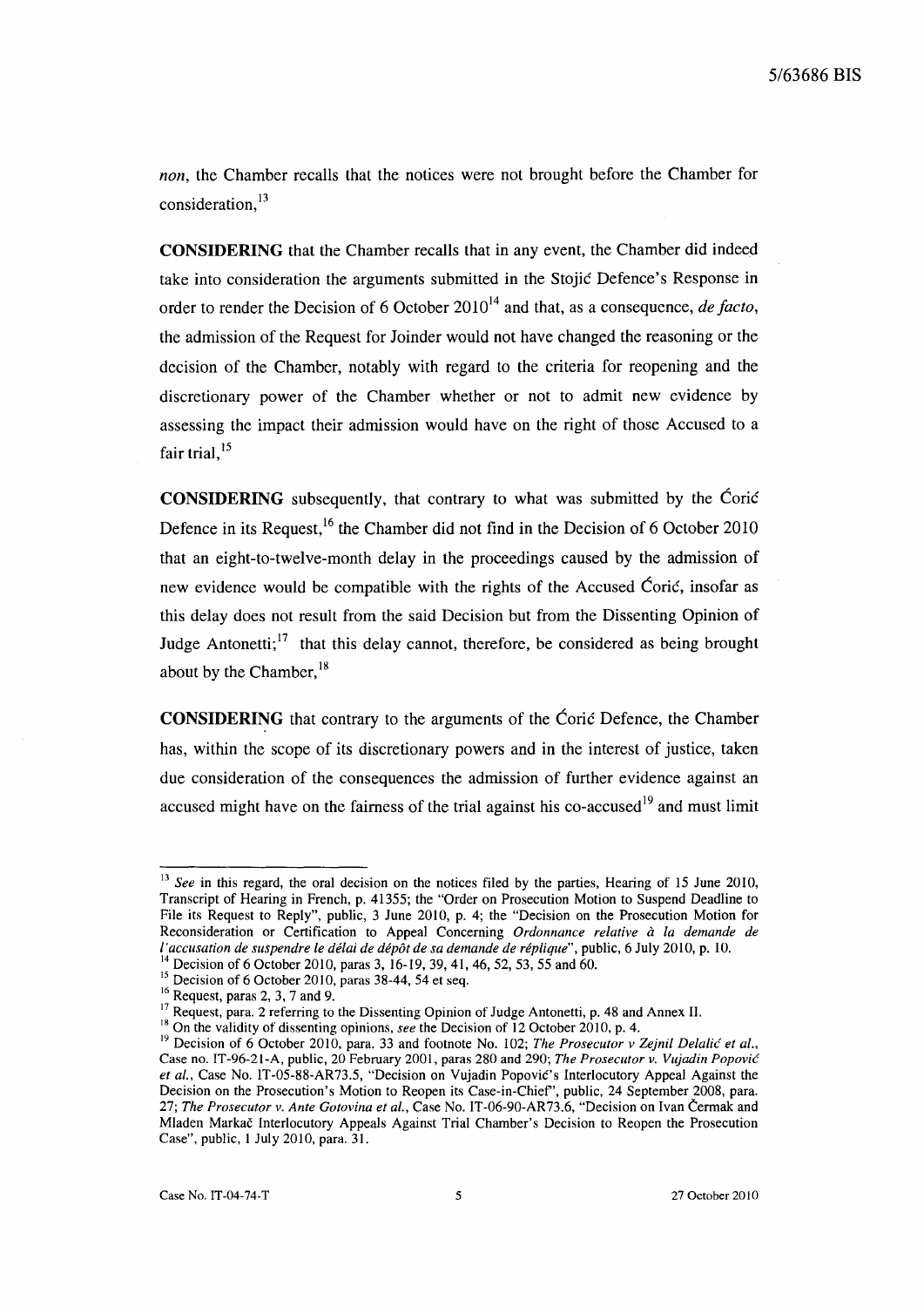as much as possible the prejudice to all the accused and the possible delay of the proceedings due to the admission of this evidence.<sup>20</sup>

**CONSIDERING** that the Chamber recalls that it is in order to take into account these two imperatives - prejudice as limited as possible and any possible delay in the proceedings as short as possible - that it adopted a strict approach regarding the admission of evidence within the scope of reopening the Prosecution's case,  $2<sup>1</sup>$ 

**CONSIDERING** that the Chamber, therefore, took into consideration the interests of all the accused and ensured that no injustice was caused to them, including to the Accused Coric,

**CONSIDERING,** as a consequence, that the Chamber finds that the Corie Defence, when it erroneously claims that the Chamber did not make an allowance for the distinctive situation of the Accused Coric, did not, therefore, demonstrate in its Request that the Decision of 6 October 2010 was likely to effect the fairness and expeditiousness of the trial or its outcome, nor in what way the immediate resolution of this issue by the Appeals Chamber would materially advance the proceedings,

**CONSIDERING,** as a consequence, that the Chamber finds that the Request does not satisfy the provisions of Rule 73 (B) of the Rules,

 $^{20}$  Decision of 6 October 2010, para. 57.

 $2<sup>1</sup>$  Decision of 6 October 2010, para. 58.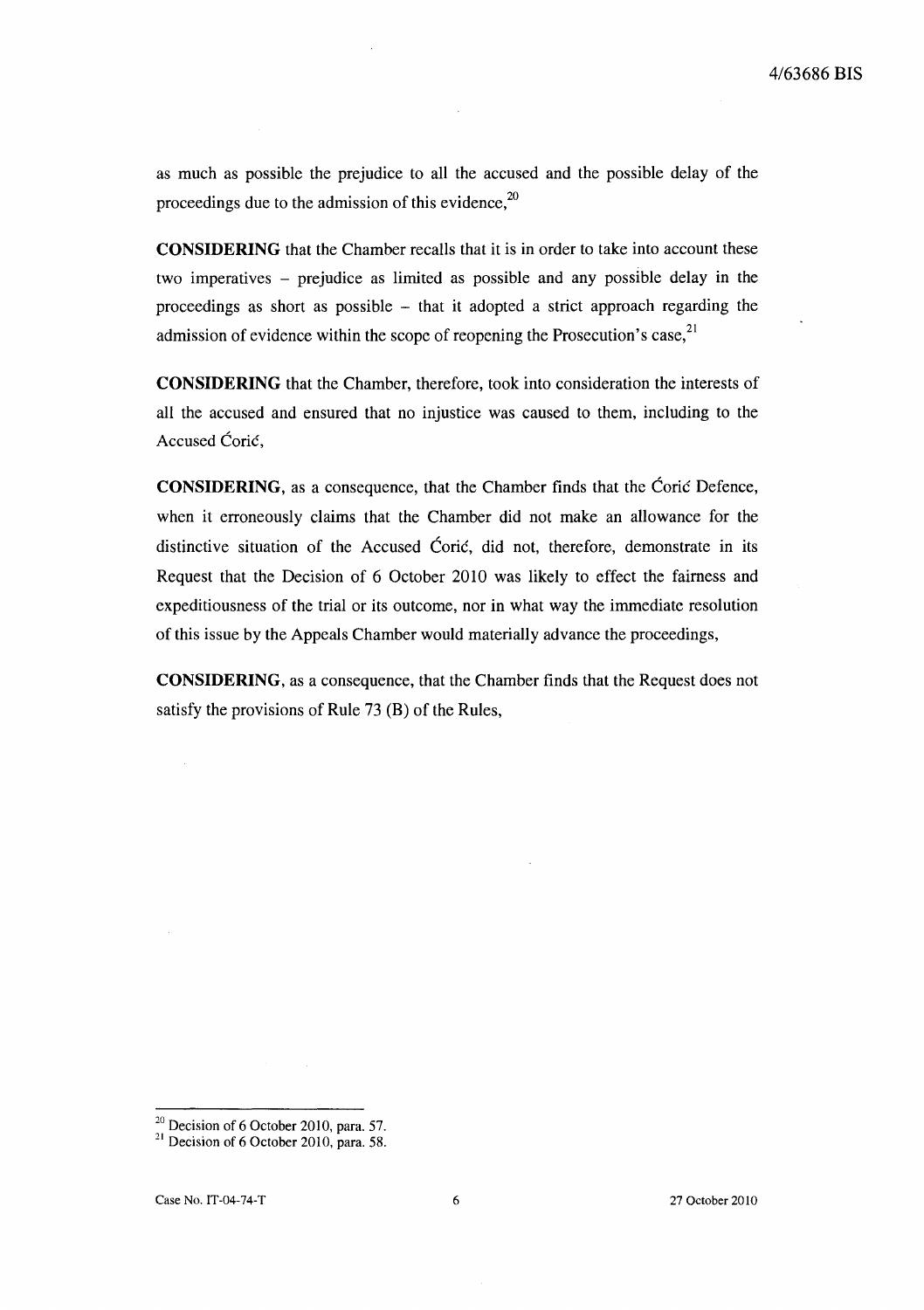#### FOR THE FOREGOING REASONS,

PURSUANT TO Rule 73 (B) of the Rules,

DISMISSES the Request.

 $\overline{\phantom{a}}$ 

The Presiding Judge attaches a concurring separate opinion to this decision.

Done in English and in French, the French version being authoritative.

*/signed/* 

Jean-Claude Antonetti Presiding Judge

Done this twenty-seventh day of October 2010 At The Hague The Netherlands

#### [Seal of the Tribunal]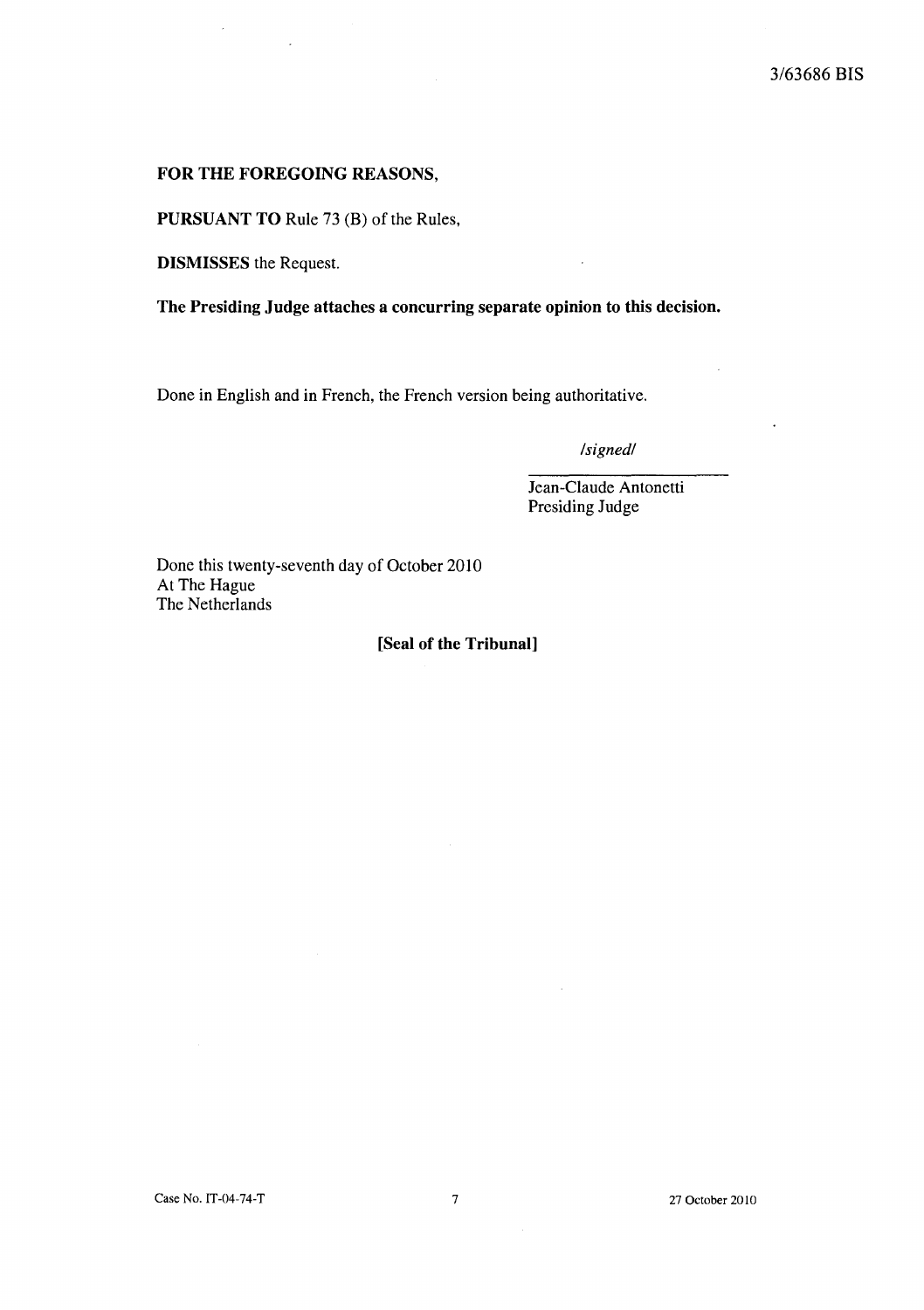## Concurring separate opinion of the Presiding Judge Jean-Claude **Antonetti**

The Trial Chamber, **unanimously**, denied the Coric Defence request for certification to appeal the decision rendered by the Chamber on 6 October 2010. Taking into account the importance of the issue raised by the Ćorić Defence, I must, nevertheless, write a **concurring separate opinion** to explain my position.

In a previous opinion, I had the opportunity of stating that **contrary to the majority**, I considered that the Accused Coric's request for joinder could have been taken into account. Furthermore, I clearly remember the arguments of the Corie Defence according to which it should not suffer the consequences resulting from the Prosecution's request for reopening the case with regard to the Mladic Notebooks as the Accused Coric claims that these notebooks do not concern him.

If it is true that the exhibits admitted into evidence do not directly concern him, he is alleged to have been a member of a joint criminal enterprise which could logically raise the issue that the admission of this evidence does concern him. It does not seem to me in this regard that the Corie Defence's argument should be taken into consideration.

On the other hand, the Ćorić Defence raises an issue that has never been directly dealt with by a Trial Chamber or by the Appeals Chamber which is that of **taking into** account the specific situation of an accused in a trial of multiple accused. The Rules of Procedure and Evidence recognise the possibility that an accused might be tried in an individual trial whilst also being tried with mUltiple accused.

It is nevertheless clear that, had the Accused Coric been tried alone, he would already have been judged definitively as the Prosecution would not have had so many hours in which to present its case and the Defence case for the Accused Cori $\acute{\rm{c}}$  would also have been reduced. With this in mind, a reasonable trier of fact must also take into account the potential consequences of a decision on each of the accused when dealing with trials with multiple accused and, above all, if a single accused is not directly involved by new evidence in the event of reopening the case. Indeed, it would be paradoxical if an accused were to experience this sort of inconvenience when he is not, in the main, concerned by the request for reopening the case.

The procedure of reopening the case is long and complex and can take several months, as we have seen, and that in this regard, any prejudice to each of the accused must be avoided.

To summarise, a reasonable trier of fact must always keep in mind the consequences of a decision affecting other accused with regard to one accused. Not taking into account this essential factor creates a serious injustice. I must note at the end of the day that the certification of the appeal as drawn up by the Coric Defence would have a consequence on the length of the trial in respect notably of the Accused Corie and that, therefore, bringing the appeal before the consideration of the Appeals Chamber would be likely to cause him more serious prejudice. This is the main reason why I denied his request considering also, as did my other colleagues, that the provisions under Rule 73 (B) of the Rules have not been satisfied.